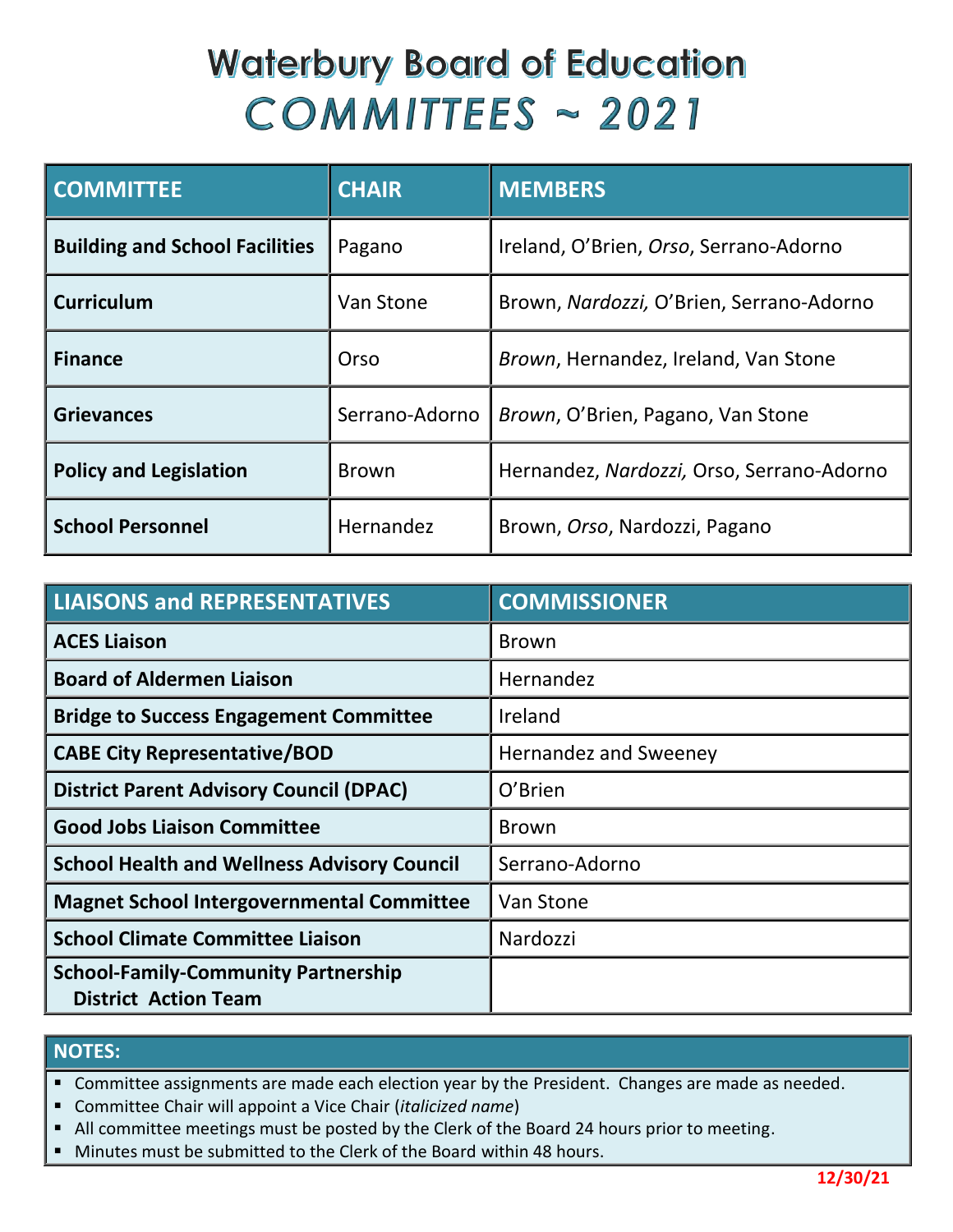# **Waterbury Board of Education** *Committee Descriptions*

# *Committee on Building and School Facilities:*

- a) Subject to Board approval, the Committee on Building and School Facilities shall have general authority for the maintenance and operation of all buildings. The Committee shall report to the Board upon the desirability of constructing new buildings or enlarging pre-existing facilities. When so instructed by the Board, the Committee shall procure plans and specifications for additions or new facilities and submit them to the Board of its approval.
- b. The Committee shall coordinate the Board's operation of school buildings with other state and local authorities having an interest in the same, such as the Fire Department, the Health Department, the Plumbing Inspector, and the State Board of Education.
- c) The Committee shall supervise the appointment of all employees not otherwise provided for in these Policies, including such extra or part-time help as may be necessary, all in conformity with the Charter of the City of Waterbury, if applicable.
- d) The Committee shall exercise overall supervision of the school bus program. It shall consult with the administrative personnel who are assigned the responsibility of operating the program. The Committee shall conduct periodic studies of the effectiveness of the program and shall submit reports, recommendations, and proposals to the Board for its approval.
- e) The Committee shall present to the Board for its approval all requests for permission to use school buildings for all academic and/or non-academic purposes.

# *Committee on Curriculum:*

- a) All proposals to add to or change the course of study or the textbooks used in the school system shall be referred to and reported upon by this Committee prior to the action by the Board. In reporting upon any such proposals, the Committee shall give due consideration to the recommendations of the Superintendent of Schools and the consultative groups acting under the provisions of School Board Policy.
- b) All requisitions for books, supplies and the like shall be presented to this Committee and/or its duly appointed representatives for approval.
- c) Proposals for special regulations or changes to regulations regarding instruction in the school system shall be submitted to the Committee for transmittal to the Board.
- d) Proposals for overnight field trips and/or to destinations outside the State of Connecticut shall be submitted to the Committee for transmittal to the Board.

# *Committee on Finance:*

- a) The Committee on Finance shall serve the Superintendent in an advisory capacity in conjunction with the preparation of the annual education budget and the Superintendent's presentation of the budget to the Board of Aldermen.
- b) The Committee shall be responsible for reviewing all grants and grant-funded contracts or agreements submitted for Board of Education approval for submission to the State and/or other agency.
- c) The Committee shall be responsible for seeing that the lunch program is running as efficiently as possible, both monetarily and nutritionally, and that it meets State and Federal mandates in regard to the nutrition of the children in the Waterbury Public Schools.
- d) Financial reports of all school entertainment and athletic events shall be reported to the Department of Education's Chief Operating Officer in writing within thirty days of the event and said Officer may control the disposition of the same, provided, that the Athletic Association of each high school may submit an annual financial report at the end of the school year in June, in lieu of monthly reports.